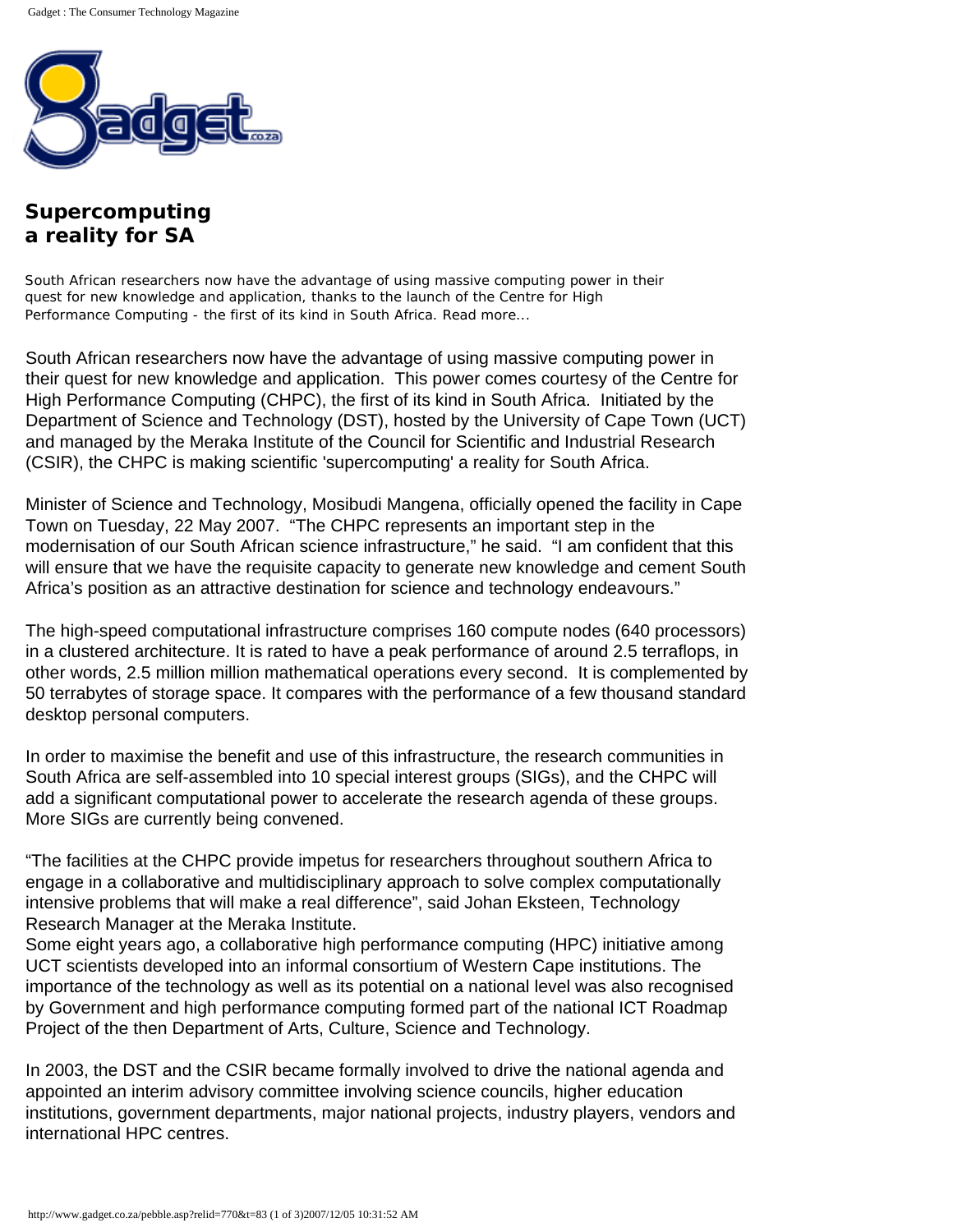Deputy Vice-Chancellor of UCT, Professor Cheryl de la Rey said, "As a leading research-led university in South Africa, UCT is proud to be involved with this significant project that has farreaching implications for research that impacts local and global societies".

While the computational platform was installed only early in 2007, the first three projects have already commenced. These CHPC collaborative flagship projects are:

§ Climate change – UCT, with Professors Bruce Hewitson and Frank Shillington

This project includes an extensive team of participants, and encompasses two complementary sub-projects focused on –

- a) multi-model seasonal climate forecasts; and
- b) the coupled ocean-atmosphere system.

The two streams share the common application of dynamical modelling of the components of the climate system. The seasonal forecasting stream uses multiple models of the global and African regional climate, and seeks to achieve advances in the value of seasonal forecasts. The second stream will focus on activities addressing research questions of atmosphereocean coupling around southern Africa.

§ Cosmology – North-West University, with Professor Marius Potgieter

The project aims to construct, link and expand numerical models in order to simulate, for the first time, the transport and acceleration of charged particles (cosmic rays) from their creation in the Galaxy up to their arrival on Earth. The computer will calculate the acceleration of these particles at astrophysical shocks in supernova remnants, their propagation in the Galaxy and the transport in our local turbulent heliosphere.

§ Materials – University of Limpopo, with Professor Phuti Ngoepe

High-energy density solid-state lithium-ion batteries are increasingly used in commercial applications. With this in mind, the main purpose of this project is to use computational modelling methods in the enhancement of cost effectiveness, energy and power density, charge/discharge time, and the number of charge/discharge cycles of high power rechargeable batteries.

Other typical commercial applications for the CHPC are in the pharmaceutical, chemical and petroleum, software development, mining, automobile and financial and commerce industries. This new facility will be the hub for computational research support and resource supply in Africa.

"The CHPC operates within a multiple stakeholder environment, and is a good example of cross-pollination of a public-private partnership," according to Dr Happy Sithole, Deputy Director of the CHPC. "The CHPC environment enhances the output of research projects in many ways. In addition to facilitating the development of on-site research laboratories, it also strengthens collaboration with international research communities and promotes partnerships with science councils, research initiatives and experimentalists," says Sithole.

The Centre for High Performance Computing is an initiative of the Department of Science and Technology, managed by the Meraka Institute of the CSIR and hosted by the University of Cape Town.